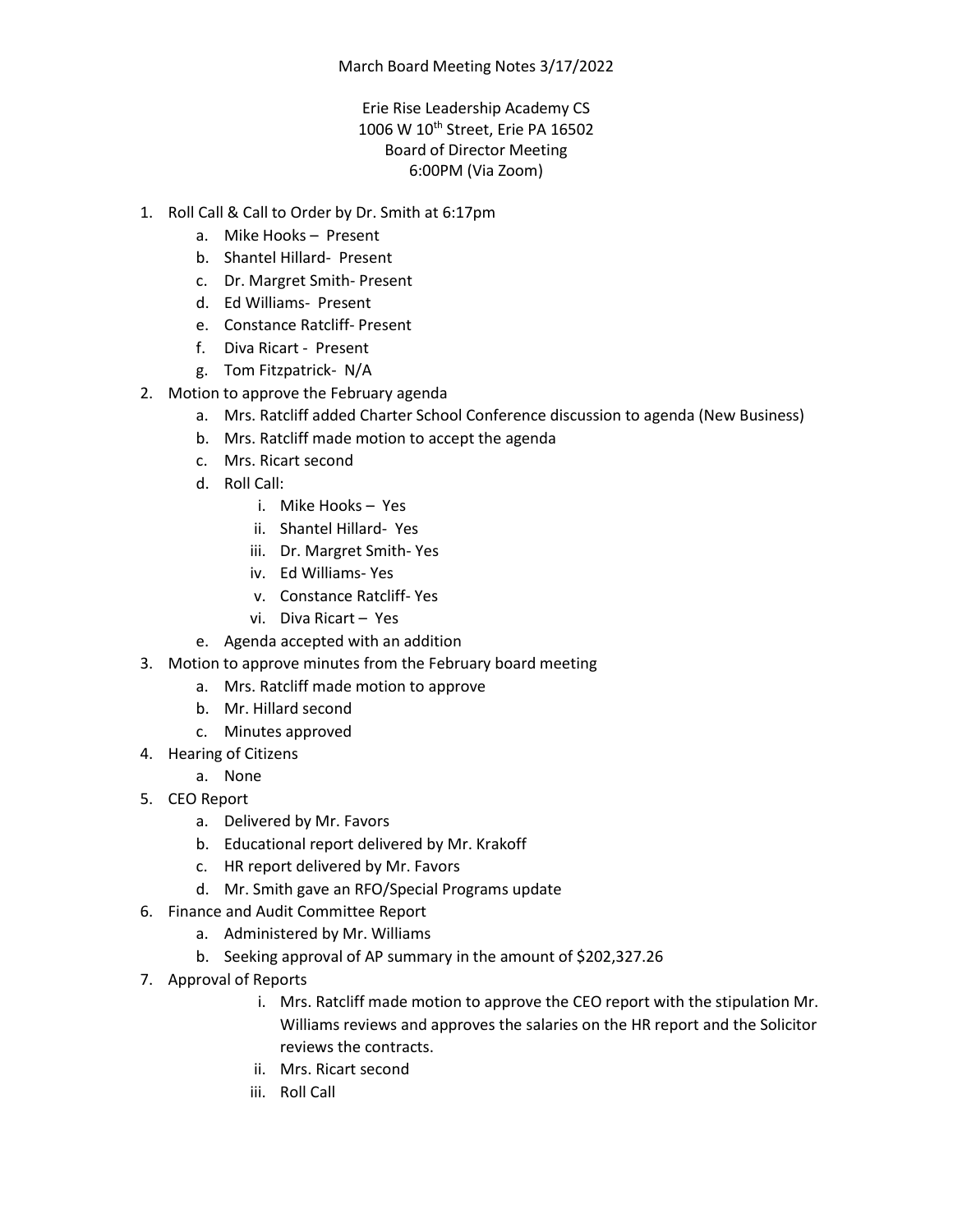## March Board Meeting Notes 3/17/2022

## Erie Rise Leadership Academy CS 1006 W 10<sup>th</sup> Street, Erie PA 16502 Board of Director Meeting 6:00PM (Via Zoom)

- 1. Mr. Hooks- yes
- 2. Mrs. Ratcliff- yes
- 3. Mr. Williams- yes
- 4. Dr. Smith- yes
- 5. Mr. Hillard- yes
- 6. Mrs. Ricart- yes
- iv. Mrs. Ratcliff made a motion to approve the Finance report inclusive of the AP
- v. Mr. Hillard second
- vi. Roll Call
	- 1. Mrs. Ricart- yes
	- 2. Mr. Hooks- yes
	- 3. Mr. Hillard- yes
	- 4. Mrs. Ratcliff- yes
	- 5. Mr. Williams- yes
	- 6. Dr. Smith- yes
- b. The BOT accepted the reports
- 8. Unfinished Business
	- a. Academic Committee
		- i. Update given by Mr. Hillard regarding the Mercyhurst agreement
	- b. SEL Update
		- i. Dr. Smith gave an update on SEL within the building
			- 1. Students as well as staff
	- c. Act 55 BOT training
		- i. 9:00am Saturday 3/19/2022
	- d. LECOM Update
		- i. On Hold
	- e. Building Lease
		- i. On Hold
	- f. Statement of Financial Intent
		- i. Due back to CEO by 4/1/2022
- 9. New Business
	- a. 2022 NUSA Conference
		- i. Business growth & networking opportunity
		- ii. Overview given by Mr. Hillard & Mrs. Ratcliff
		- iii. Mrs. Ratcliff asked for a travel stipend of \$612 by 4/1/2022
	- b. National Charter School Conference
		- i. Mrs. Ratcliff will send information to the BOT
		- ii. June 19<sup>th</sup>-22<sup>nd</sup>
	- c. PCCD Grant will be viewed at the school level
	- d. School Organizational Chart